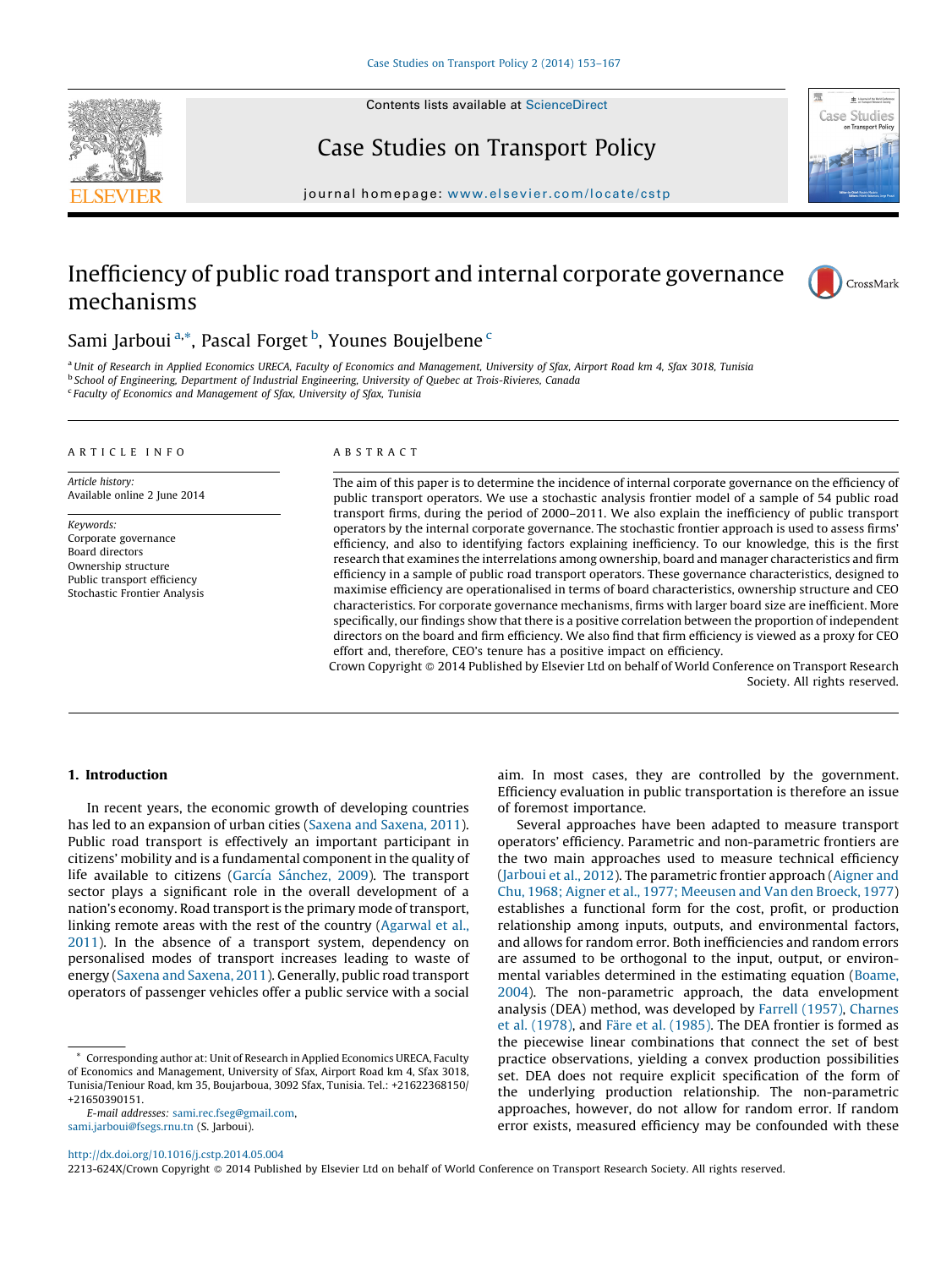random deviations from the true efficiency frontier. As well, statistical inference and hypothesis tests cannot be conducted for the estimated efficiency scores [\(Boame,](#page--1-0) 2004).

The aim of our research is to exploit the contribution of the corporate governance literature on explaining the shortfall Y\*-Y (the difference between optimal production and actual production). Next, our goal will be to propose the optimal corporate governance structure that may reduce the inefficiency term. To the best of our knowledge, this study is an original essay in transport literature that sets out to introduce the effect of the internal organisation of transport firms' control system as a reason for distortions in their production strategy and to account for the observed inefficiency term. The major contribution in this paper is to identify the inefficiency determinants. As opposed to other studies on the public transport operators' efficiency, this study attempts to explain inefficiency by variables under operators' control.

In this paper, we present an original essay that seeks to explain how the corporate governance mechanism can affect public transport efficiency, and how this approach can limit managers' mistakes leading to public transport operators' inefficiency. We also aim to investigate certain personal characteristics of CEOs and their pull on orienting transport firm production strategy and technical efficiency. Our investigation is highly motivated by Bernard and Schoar (2003) who demonstrate that CEOs (Chief Executive Officer) can be influenced by personal characteristics that can affect their management style and in turn firms' decisions and value.

In this study, we focus on the relation between internal governance mechanisms and public transport operators' efficiency, as well as test the impact of CEOs' characteristics on public road transport operators' efficiency.

The rest of this paper is developed as follows: in the first section, we begin with literature review studying corporate governance and firm efficiency in a general manner. In the second section, we concentrate on hypothesis development. The third section will present our methodology and variables measures. Section four presents our data. The fifth section is oriented towards presenting and interpreting our results and conclusions are drawn in the final section.

### 2. Literature review

### 2.1. Public transport operators efficiency

Efficiency has long been a critical consideration in both policy and operational decisions of public transport operators, and public transport efficiency has recently become even more vital [\(Barnum](#page--1-0) et al., [2011\)](#page--1-0). Passenger road transportation is a ''service business'' and evaluating the efficiency of a service business is a complex matter. Transport efficiency is often more difficult to evaluate than manufacturing business efficiency, because it is difficult to determine the correct amount of resources required to produce various service outputs. The manufacturing standard can be used to identify operating inefficiencies through classical cost accounting variance analyses. However, in service organisations like the road passenger transportation system, it is difficult to identify the specific resources required to provide a specific service output ([Agarwal](#page--1-0) et al., 2011).

In economics, the term efficiency refers to the comparison between the observed values of outputs and inputs with the optimal values of the outputs and inputs used in a production process (Karlaftis and [Tsamboulas,](#page--1-0) 2012). Economic efficiency requires that producers of a good or of a service make the best use of the resources available to them. To properly define the concept of economic efficiency, it is necessary to distinguish between technical efficiency and allocative efficiency. Technical efficiency reflects the extent to which transport operators achieve maximum output with provided inputs. Allocative efficiency reflects the minimum level of inputs used to produce a certain level of output.

The literature on assessing efficiency or, more generally, public transport efficiency is extensive. Analyses have focused both on developing methods for assessing public transport efficiency and on using efficiency findings to make different policy recommendations (Karlaftis and [Tsamboulas,](#page--1-0) 2012; Jarboui et al., 2013a). Such efficiency assessment studies have been very popular in public transport literature in large part because of the interest in reforming public transport operations and assessing the effects of these changes on efficiency. On this subject, [Jarboui](#page--1-0) et al. (2012) offer an interesting overview.

[Agarwal](#page--1-0) et al. (2011) measure the technical efficiency of 35 Indian transport operators through the DEA method. They obtain an average efficiency score equal to 83.26% and it is interesting that these operators will reduce their used quantity of inputs. [Barnum](#page--1-0) et al. [\(2011\)](#page--1-0) identify the individual technical efficiencies of each type of transit employed in an urban area. The objectives are to identify allocation and technical efficiency in the DEA aggregated score, to estimate the effect of changes in each type of transit' efficiency on overall public transportation efficiency and to offer a method for reallocating resources in order to improve efficiency.

[Kumar](#page--1-0) (2011) assesses the technical efficiency, pure technical efficiency and scale efficiency of 31 Indian public transport operators between 2006 and 2007. The results suggest that, by adopting best practices, transport operators can reduce their inputs by less than 22.8%. The observed operators studied lose about a quarter of their resources in production operations. [Kumar](#page--1-0) [\(2011\)](#page--1-0) affirms that managerial inefficiency is the dominant source of technical inefficiency.

In studying 23 public transport companies in Taiwan, Yu [and](#page--1-0) Fan [\(2009\)](#page--1-0) showed that a unified DEA framework is constructed for gauging production efficiency (PE), service effectiveness (SEV) and operational effectiveness (OEV) simultaneously and dependently. The proposed model also deals with the situation where shared inputs are needed to allocate the activities and/or processes in the operation of a transit firm.

Despite significant research in transport operators' efficiency, evaluation of inefficiency determinants is generally ignored. The majority of studies focus on the choice of empirical evaluation method and on measuring the technical efficiency of transport operators. The results of these studies showed that technical inefficiency relates to exogenous factors, and market organisation, regulatory system degree and nature and network characteristics are important inefficiency determinants (De [Borger](#page--1-0) et al., 2002).

Most research that has studied the determinants of inefficiency has shown that inefficiency is always associated to exogenous factors outside the firm's control. These results are more interesting for policy-makers than transport operators. The purpose of public transport efficiency studies is to provide an explanation and results to improve public transport operators' efficiency; therefore, it is interesting to find inefficiency determinants which are directly related to transport operators. In his framework, Cowie [\(2002\)](#page--1-0) affirms that improving transport operators' efficiency may be based on a number of sources such as improving work practices, better operations management and increased investment. It is worthwhile searching the most robust empirical methods to measure efficiency levels, but it is more interesting to find the determinants and sources of inefficiency which help us enhance efficiency.

### 2.2. Corporate governance and firm efficiency

Corporate governance refers to the system by which firms are controlled and directed. The governance structure specifies the distribution of responsibilities and rights among different participants in the firm (such as the board of directors, managers,